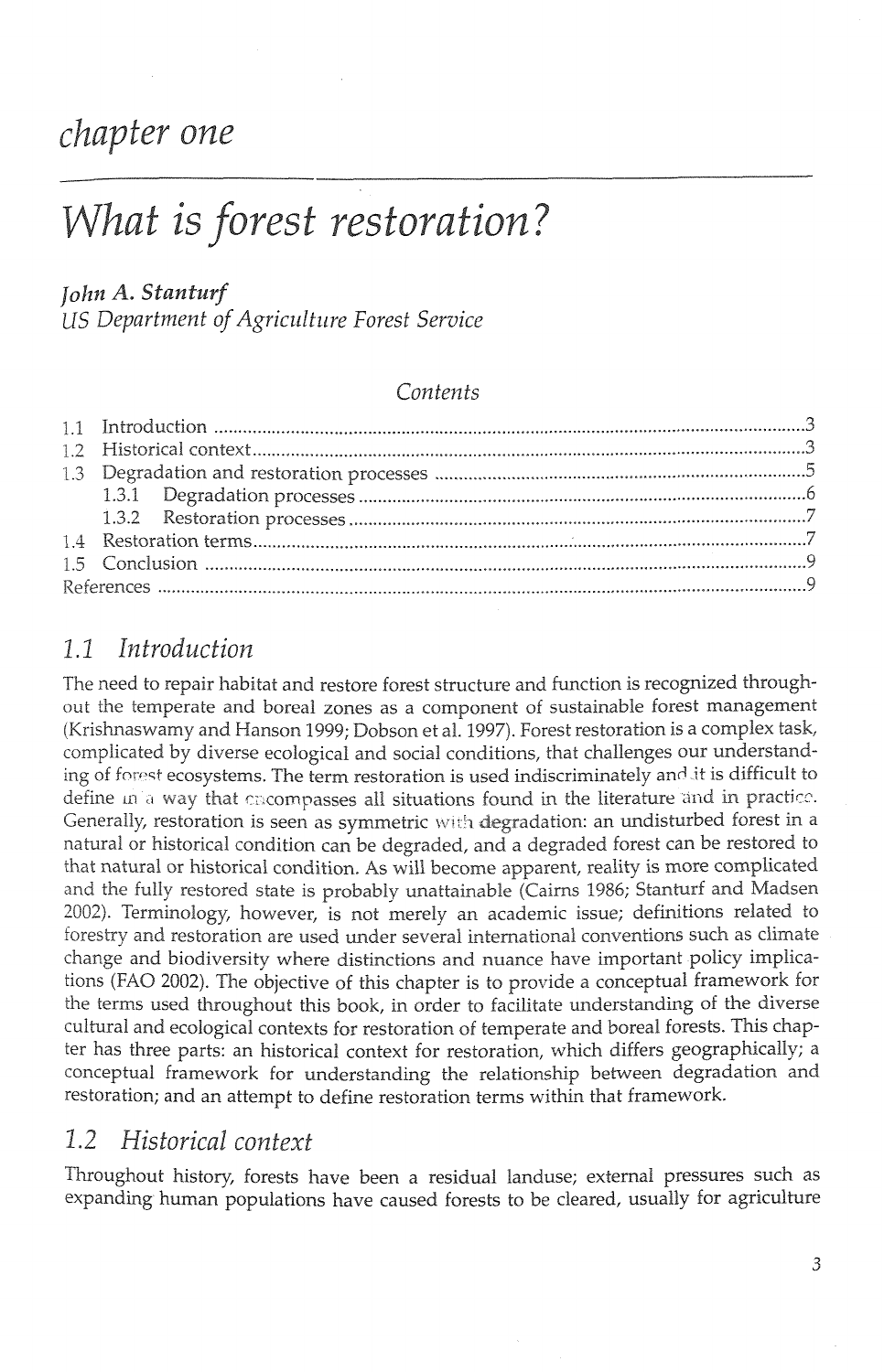(Noble and Dirzo 1997). The conversion of forest habitat to other uses has occurred at different rates and different times in history (Goudie 1986; Dobson et al. 1997). For example, most of Europe and Asia were settled millennia ago, while human occupation of the Americas is much shorter. Nevertheless, the transformation of landuse is not unidirectional; wars, plagues, population movement and fluctuations, and climate changes cause agricultural abandonment and reversion to forests. Significant changes have occurred within the last 200 years as developed nations shifted from a biomass energy economy to fossil fuels (Clawson 1979; Ericcson et al. 2000; Johan et al. 2004). Further changes are likely in the industrialized nations of the temperate zone, as changing policies for agriculture and nature conservation provide incentives for land-use shifts from agriculture to forest.

Forest restoration in the broad sense is not a new endeavor. Agricultural abandonment and natural invasion from remnant forests is a passive form of restoration that continues to occur (McIver and Starr 2001), notably in some former communist countries within the Commonwealth of Independent States (FAO 2001). Active restoration also has a long history; if the indirect effects of efforts to restore productivity to degraded land can be considered unintentional restoration. The development of secondary spruce forests in central Europe is an example of the complex pathway of degradation and restoration (Johan et al. 2004). Similarly, the loblolly pine forests of the southeastern United States were established to protect water and soil resources (USDA Forest Service 1988; Stanturf et al. 2003). In many countries, coastal dunes and heathland were planted to reclaim wasteland (e.g., Denmark; see Madsen et al. this volume). Active but unintentional restoration was motivated by the threat of timber scarcity and movements to improve nature, often with sociopolitical overtones such as providing employment and patriotic duty (Heske 1938; Orni 1969).

Forest restoration in industrialized countries at the beginning of the 21st century emerges from these earlier, more utilitarian concerns but with greater emphasis on restoring more natural forests (Farrell et al. 2000). Restoration ecology is an emerging science that developed out of restoration projects at specific sites (Hobbs and Norton 1996; Hobbs 2004). Ecological restoration "is an intentional activity that initiates or accelerates recovery of an ecosystem with respect to its health, integrity and sustainability" (SER 2002). Explicit in this definition is that ecological restoration is relative to reference conditions (Wagner et al. 2000; Perrow and Davy 2002a, b; SER 2002), which are related to a notion of natural conditions for a site (Hobbs and Norton 1996; Egan and Howell 2001). Thus, "true" restoration has the most ambitious goal of reconstructing a prior ecosystem (van Diggelen et al. 2001; SER 2002); less ambitious efforts only seek to partially restore naturalness (rehabilitation) or generally increase biodiversity (reclamation). To the purist, restoration is different from rehabilitation or reclamation because its objective is to return an ecosystem to some preexisting, natural state that often presumes an absence of human disturbance (Hobbs and Norton 1996).

Practitioners within the restoration ecology community (Hobbs 2004; Davis and Slobodkin 2004) and other resource professionals (Wagner et al. 2000; Stanturf et al. 2001) have challenged the notion of naturalness as an objective. The crux of the debate is whether naturalness represents a scientifically defensible concept (Anderson 1991) or is simply a statement of a preference for one kind of ecosystem over another (Hobbs 2001). Some restoration ecologists are moving away from the purist position, especially the more ideological views that set the goal of restoration to be an idealized pristine state, which implies a static view of ecosystems (Hobbs 2004; Davis and Slobodkin 2004). Nevertheless, a lively debate has ensued over whether the endpoint of restoration can be set in a wav that is free of values (Winterhalder et al. 2004).

Crucial to the debate are the starting and ending points, and a practitioner's perception of the extent of human influence in a forested ecosystem. Forests today are human-dominated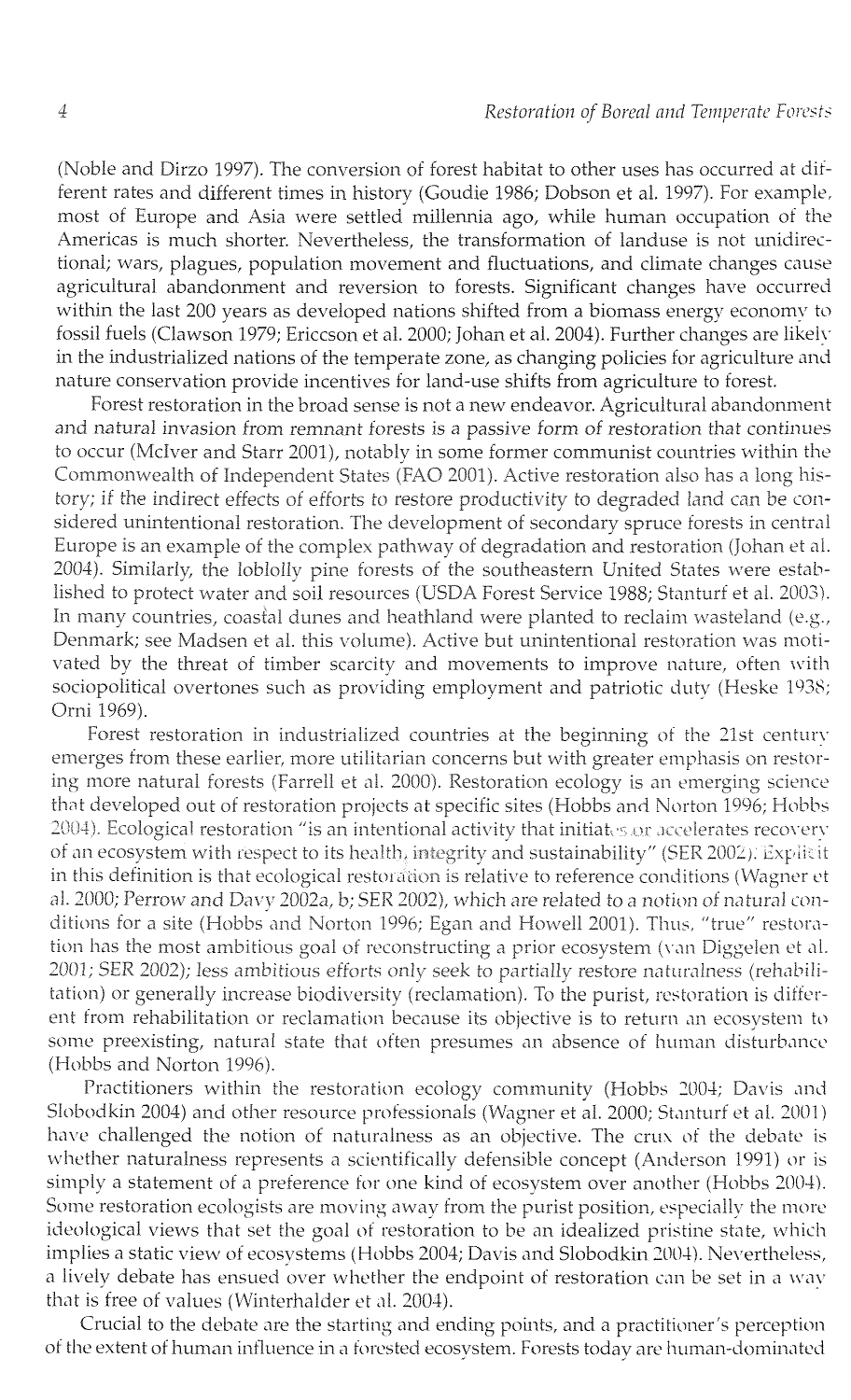systems (Noble and Dirzo 1997; Vitousek et al. 1997; Ericsson et al. 2000), although there is a tendency in the Americas to underestimate the extent to which indigenous peoples influenced the forests described by the first European naturalists (Stanturf et al. 2002). If the starting point is a degraded forest only slightly removed in time from a natural or seminatural forest, suitable reference stands may be available for setting endpoints. Suitable reference conditions are unavailable and are likely to be unknowable if a forest minimally influenced by humans is hundreds or thousands of years distant from the starting point (Wagner et al. 2000; Hobbs 2004). Recognizing the difficulty of setting restoration goals on the basis of re-creating past conditions (Parker and Pickett 1997; Hobbs and Norton 1996; Sprugel 1991; Bradshaw, this volume) leads to the conclusion that the endpoint is a sociopolitical decision (Hobbs 2004) that can be informed by science (Keddy and Drummond 1996), but cannot be determined by science alone. What constitutes successful restoration will be defined within a cultural and ecological context, including financial costs and unexpected consequences (Anderson and Dugger 1998; Holl and Howarth 2000; Palik et al. 2000; Anand and Desrochers 2004). The appropriate intervention will be determined largely by the degree of degradation

#### Degradation and restoration processes  $7.3$

(Hobbs 2004) and the likelihood of success.

Forest condition is dynamic, subject to natural developmental processes (Oliver and O'Hara, this volume) as well as natural and anthropogenic disturbances (Covington et al. 1997; Turner et al. 1998; Angelstam 1998; Stanturf et al. 2001; Beatty and Owen, this volume). Degradation results from changes to forest structure or function that lowers its productive capacity (FAO 2002), including limited biodiversity. Degradation is not synonymous with disturbance; disturbance becomes degradation, however, when it crosses a threshold beyond the natural resilience of a forest type. The simplest conceptualization of the relationship between degradation and recovery processes is to place a forest on a continuum from natural to degraded (Bradshaw 1997; Harrington 1999). Levels of state factors such as biomass or biodiversity in a forest subjected to degradation follow a linear trajectory. At any point along the trajectory, recovery toward a natural forest can be initiated once the stress or disturbance abates.

Intervention can facilitate recovery from disturbance or degradation. For convenience, intervention can be divided into three levels of increasing effort: self-renewal, rehabilitation, or reconstruction/reclamation (Stanturf et al. 2001). In the self-renewal phase, resistance and resilience mechanisms maintain or return the forest more or less to its original state, without human intervention, in a relatively short time. Sustainably managed forests rely on self-renewal processes, for example, naturally regenerated forests managed for timber. Intervention at this stage will be to ensure that composition and structure meet management objectives. Plantations of native species can be within the scope of selfrenewal, where intervention (reforestation) is undertaken to control species and stocking.

At intermediate levels of disturbance, beyond the self-renewal phase, degradation occurs. If a forest is degraded but remains in forest landuse, meaning it is not deforested, it can be rehabilitated to a forest condition that is within the range of self-renewal mechanisms. Recovery to a more natural forest will take longer, but the time required can be shortened by human intervention. Rehabilitation by reforestation of forests consumed by wildfire is an example. In the most degraded state, forest cover is removed and the land is converted to another use: this is deforestation (FAO 2002). A forest degraded by acute air pollution may be deforested to a nonforest condition and the land becomes wasteland. In the most degraded conditions, after the pollution or other landuse ceases, the forest may recover to a natural forest condition in a century or longer. The recovery period may be shorter, possibly decades, with human intervention (reconstruction or reclamation). In this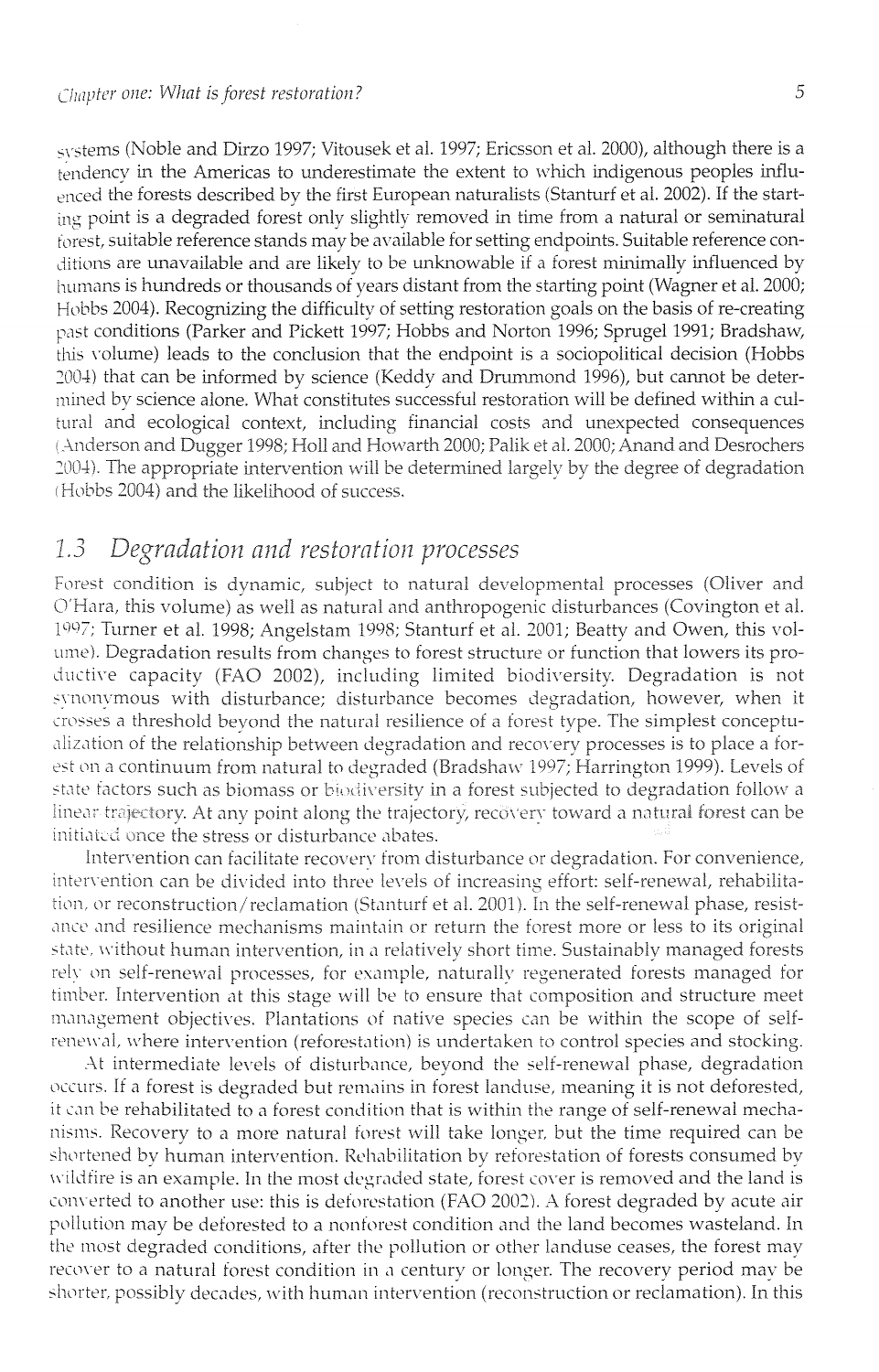chapter, restoration encompasses all interventions into degraded forests, those stands di: turbed beyond the range of self-renewal processes. Rehabilitation refers to restoration c degraded forests; reconstruction and reclamation encompass restoration of forests fror nonforest landuses.

#### *1.3.1 Degradation processes*

The dynamic relationship between processes degrading and restoring forests is more eas ily understood if considered in light of two dimensions, changes in land cover, landuse, o both (Stanturf and Madsen *2002).* Taking as the starting point the undisturbed, idealize( natural mature forest (Westhoff 1983; Goudie 1986), then, conversions to other landuse such as agriculture (cultural landscape) or pasture (seminatural landscape) are througl deforestation (Figure 1.1). Relatively frequent but moderate disturbance (plowing, herbi cides, grazing) maintains the nonforest cover. Similarly, a change in both land cover anc landuse occurs when forests are removed and the land is converted to urban areas flooded by dams, or removed along with topsoil and overburden in mining and exlractivc: activities. Such drastic degradation involves deforestation, usually accompanied by ongoing disturbance. The nonforest cover is maintained more or less permanently by structures, more so than by cultural activities (Figure 1.1). Agriculhral land can also be converted to urban uses.

Harvesting a mature forest in a sustainable manner is a change of land cover but not landuse (FA0 2002). A new, young forest will result from natural regeneration or by reforestation (within the envelope of forest cover in Figure 1.1). Unsustainable harvesting without securing adequate regeneration, however, may degrade stand stmcture or diversity.



Figure 1.1 Forest restoration begins with forests that have been degraded (rehabilitation) or after deforestation and conversion to other land uses (reconstruction or reclamation). Self-renewal processes operate within forests that are disturbed but not degraded (regeneration/reforestation). (Adapted from Stanturf and Madsen, Restoration concepts for temperate and boreal forests of North America and Western Europe, Plant Biosyst., 136, 143, 2002).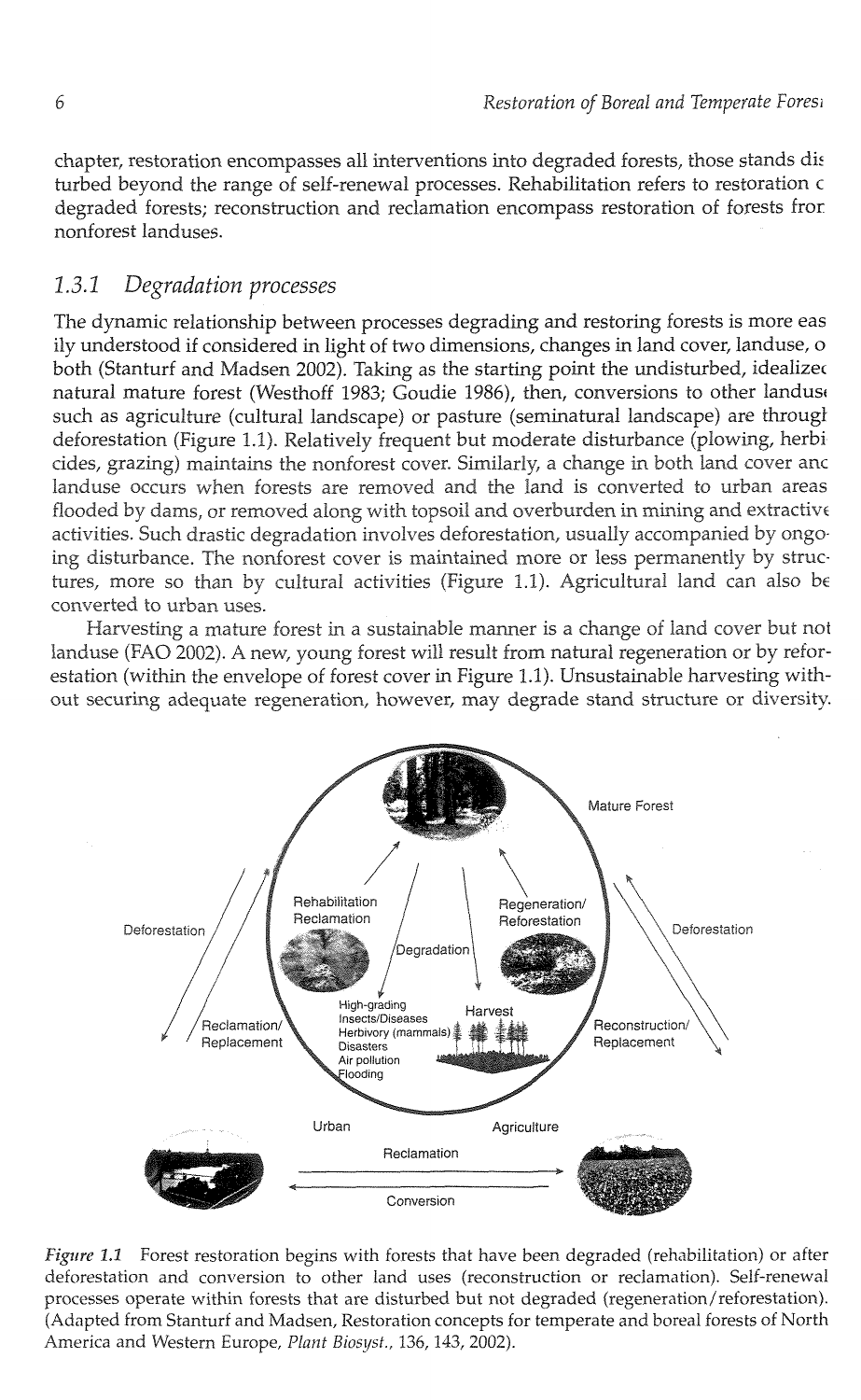Outbreaks of insects or diseases (especially exotic species), fire suppression and disruption of natural fire reghes, invasion by aggressive exotic plants, or disasters such as hurricanes or wildfires can degrade forest stands and change attributes of land cover, but these stressors do not change landuse (Figure 1.1). Chronic low-level pollutant loading may degrade a forest without changing landuse, although heavy loading may deforest an area and change use into wasteland.

#### *1.3.2 Restoration processes*

Forests are resilient: given sufficient time and the cessation of disturbances, agricultural and urbanized land will revert to forest. Abandonment and reversion to forests, although secondary, seminatural, or degraded forest types, will be on a time scale of a few decades to centuries as existing forests expand into nonforest areas, or natural invasion occurs. Human intervention, however, can accelerate the reversion process (Ferris-Kaan 1995). Reconstructing forests through afforestation of agricultural Iand may consist of simply planting trees, although more intensive techiques are available (Stanturf et al. 2001). Reclamation of urbanized land usually requires extensive modification, including stabilization of spoil banks or removal of water control structures, followed by tree planting. Because severe site degradation may limit the possibility of restoring to natural forest condition, reclamation is sometimes called replacement (Bradshaw 1997).

#### 1.4 Restoration terms

The dualistic notion of degradation and restoration as opposing trajectories of forest development leads to an understanding of restoration in a broader context than ecological restoration (SER 2002). In this view, the restored forest that results from reconstruction, reclamation, or rehabilitation may never recreate the original state for all functions (Cairns 1986; Bradshaw 1997; Marrington 1999). Any endpoint within the natural range of managed forests Where self-renewal processes operate is acceptable as restoration. Thus, restoration to an early seral stage would be acceptable for a forest that is likely to attain a more complex structure through typical stand dynamics. How quickly the forest moves to the self-renewal phase is a function of forest type, site resources, and the amount invested to overcome the degraded conditions. This model offers a broader context for restoration on private land; landowners with management objectives other than preservation are able fo contribute to ecosystem restoration (Farrell et al. 2000; Stanturf et al. 2001).

Commonly used restoration terms can be understood within a conceptual framework (Figure 1.2) that takes into account the relationships between changes in forest cover and landuse (Figure 1.1). This is not an attempt to standardize these terms, but to harmonize (FA0 2002; Hasenauer 2004) them for consistent use in the chapters that follow. The Degradation trajectory begins with the idealized forest at  $\Omega$  as the starting point (Figure 1.2). This beginning point is culturally and situationallv determined. In some contexts, it may represent an actual historical reality, or it may be a conceptual model of the potential natural vegetation for an area. The degradation trajectory moves toward a degraded endpoint, A in Figure 1.2. The possible endpoints are shown in Figure 1.1; the most degraded states will include deforestation and conversion to nonforest landuse. The intermediate points  $B_1$  to  $B_3$  represent forests degraded by air pollution, exploitive harvesting, natural disasters, etc. These degraded forests, as well as nonforest conditions (A), represent starting points for restoration trajectories. For ease of representation, the A to  $\Omega$  trajectory is presented as linear; in reality it is probably more complex (Anand and Desrochers 2004).

The path extending from A to  $\Omega$ , labeled Recreation, represents the strictly defined ecological or historical restoration (SER 2002). Re-creating the ideal natural or historical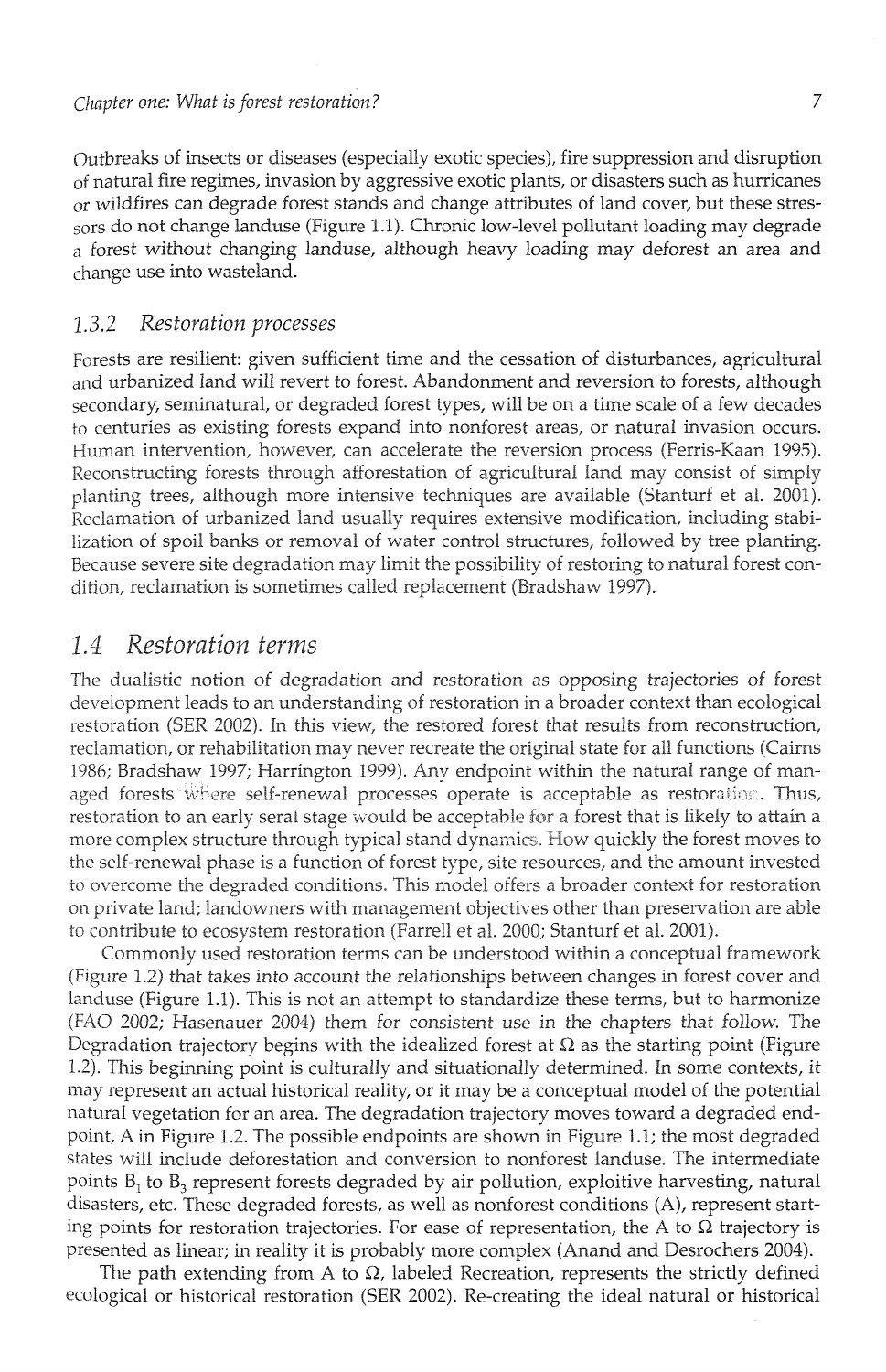

Figure 1.2 A conceptual framework for forest restoration has a starting point of a degraded forest (A) and an idealized endpoint of a forest restored to some natural or historical endpoint  $(\Omega)$ . The symmetric degradation/re-creation trajectories have intermediate points that represent starting/ending points  $(B_1 \text{ to } B_2)$  for reconstruction or reclamation of severely degraded forests (deforested and converted to other landuse) or less severely degraded forests (rehabilitation). Replacement trajectories denote restored forests that lack the structure or species composition of native forests

forest ecosystem is unlikely to be successful over large areas (van Diggelen et al. 2001) and will certainly be expensive. Reconstruction refers to restoration of forest conditions to agricultural land (Figure 1.1), through afforestation or natural invasion. The endpoint for reconstruction ( $B_1$  to  $B_2$ ) may be a less diverse natural forest ( $B_2$ ) or a mixed species plantation of native species  $(B_3)$ . Alternatively, a site may be so degraded that native species are replaced by exotics; this pathway (to C) would be termed replacement.

Reclamation begins with urban or built land-use and may require land stabilization as well as afforestation. In North America and the U.K., reclamation is commonly used in the context of mined land. In the older literature, reclamation had an opposite meaning of putting derelict land to good purpose, such as draining swamplands or irrigating arid lands. For both reconstruction and reclamation, continuing intervention over time may move the forest condition closer to the natural endpoint (shown as a dashed line in Figure 1.2).

Rehabilitation of degraded forests has one of the intermediate conditions ( $B_1$  to  $B_3$ ) as a starting point; forest cover has been removed or degraded but no change to nonforest landuse has occurred. Rehabilitation encompasses many techniques to restore stand structure, species composition, natural disturbance regimes, or to remove exotic plants. Specific forms of rehabilitation are termed conversion (Nyland 2003; Spiecker et al. 2004) or transformation (Kenk and Guehne 2001).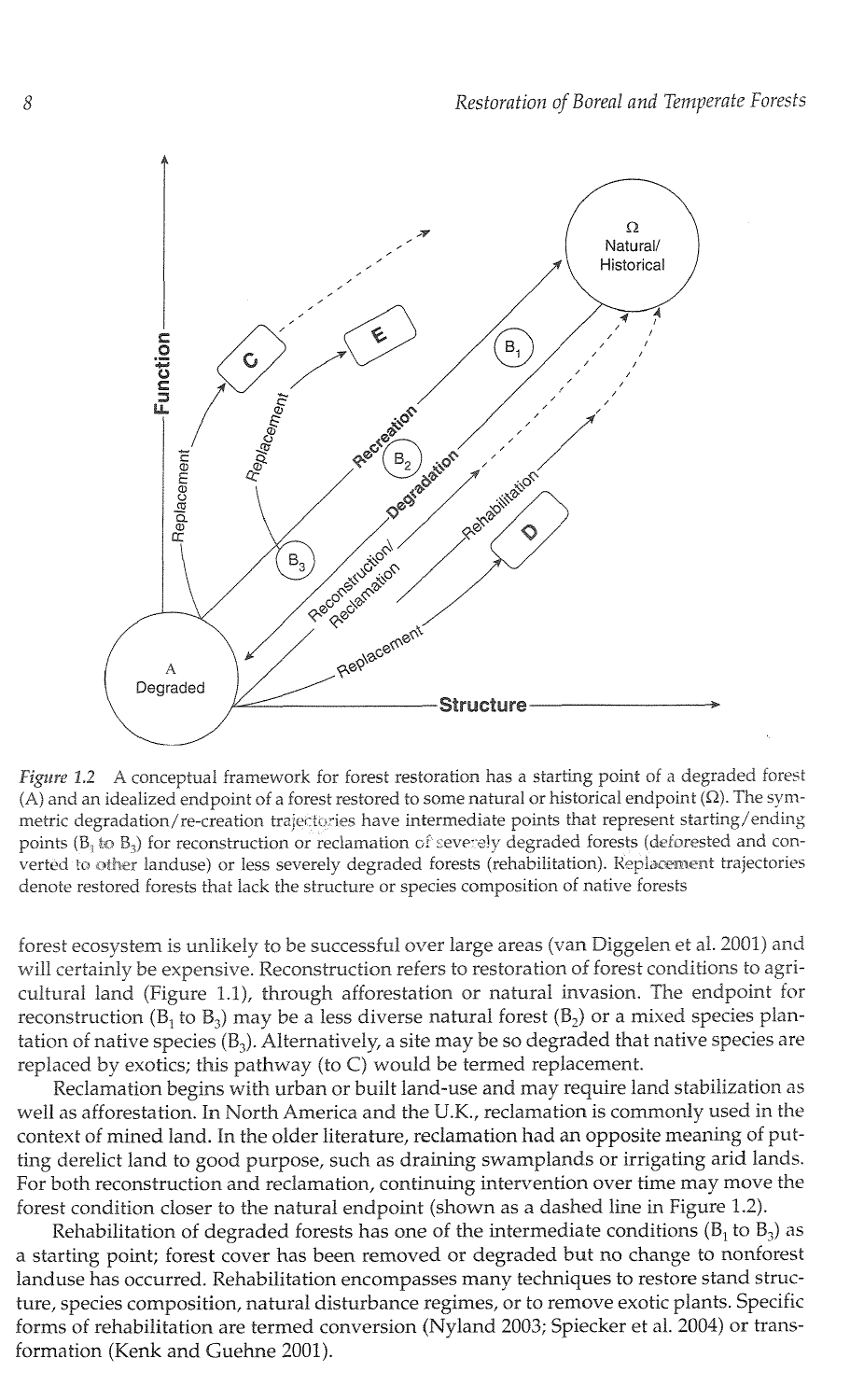### *Zirnpter one: Whaf is forest restoration?* 9

The conditions at C, D, and E represent Replacement; these are forests that deviate irom the natural range of variability but restore forestry landuse. Plantations of exotic species, for example, have a simple structure but high functioning as compared to non- $\frac{1}{10}$  lorest landuse (C). Over time, with or without further intervention, even replacement ;tands could move toward the natural endpoint by gaining structure or additional species. For example, the conversion or transformation of Norway spruce to broadleaved forests **1x1** central Europe follows this restoration trajectory (Spiecker et al. 2004; Hanson and spiecker, this volume; Baumhauer et al. this volume; Hahn et al. this volume). Spruce was  $n$ anted on broadleaved sites for a variety of reasons (Johan et al. 2004), following the A to : trajectory (Figure 1.2). Conversion or transformation back to mixed broadleaved forests  $\langle C \rangle$  to B, or to  $\Omega$ ) completes the restoration of a natural forest within the range of selfrenewal processes. Starting point D represents the rehabilitation of forests with disrupted hatural disturbance regimes, such as fire-suppressed conifer forests in North America 'stands with high structure but low functioning). Rehabilitation requires altering structure and composition before reintroducing fire (Brockway et al. this volume; Kaufmann et al. this volume).

### <sup>2</sup>-5 *Conclusion*

Forests are human-dominated ecosystems (Noble and Dirzo 1997). Reconstructing forests  $x$  where they are now absent, as well as altering existing forests to more natural conditions, Ire important aspects of sustainable forest management. Important tasks for forest restoraionists are to understand how ecosystems were degraded, how to reverse degradation brocesses, and how to efficiently initiate recovery processes (Hobbs and Norton 1996). Francisco and how to efficiently initiate recovery processes, how to reverse degradation<br>processes, and how to efficiently initiate recovery processes (Hobbs and Norton 1996).<br>Silviculturists and forest ecologists have imp 3ilviculturists and forest ecologists have important tools - diagnostic and predictive skills and effective intervention techniques - that are critical to successful restoration of :omplex ecosystems. These tools must be used appropriately, however, within diverse sociopolitical, ecological, and historic contexts.

A broad conception of restoration allows more diverse goals (endpoints) than the nartow construct of re-creating particular, preexisting ecosystem states (reference conditions). 2reater flexibility in setting restoration objectives is not a retreat from basing restoration ,n ecological science (Wagner et al. *2000).* Rather, it is a recognition that incomplete howl-2dge of past ecosystem states (Hobbs 2004l, changes in the global environment (Vitousek <sup>2t</sup> al. 1997), costs, and the scale of degradation argue for a pragmatic approach.

## References

- inand, M. and Desrochers, R.E., Quantification of restoration success using complex systems concepts and models, *Restor. Ecol.*, 12, 117, 2004.
- Anderson, J.E., A conceptual framework for evaluating and quantifying naturalness, *Conserv. Biol.*, 5,347, 1991.
- Anderson, D.H. and Dugger, B.D., A conceptual basis for evaluating restoration success, in *Pntrsactio~zs of 63rd North Aniericnti Wilrfljfc nnd Nnt~rrnl Xesoiirces Conference: 376-383,* Orlando, FL, Wildlife Management Institute, Washington, D.C., 111, 1998.
- Angelstam, P., Maintaining and restoring biodiversity by developing natural disturbance regimes in European boreal forests, *J. Veg. Sci.*, 9, 593, 1998.
- 3radshaw, A.D., What do we mean by restoration? in *Restoration Ecology and Sustainable Development*, Urbanska, K.M., Webb, N.R. and Edwards, P.J., Eds., Cambridge University Press, Cambridge, U.K., 8,1997.
- Zairns, J. Jr., Restoration, reclamation, and regeneration of degraded or destroyed ecosystems, in *Conservation Biology, Soule, M.E., Ed., Sinauer Publishers, Ann Arbor, MI, 465, 1986.*
- Ilawson, M., Forests in the long sweep of i\imerican history, *Scietlcc,* 204, 1168, 1979.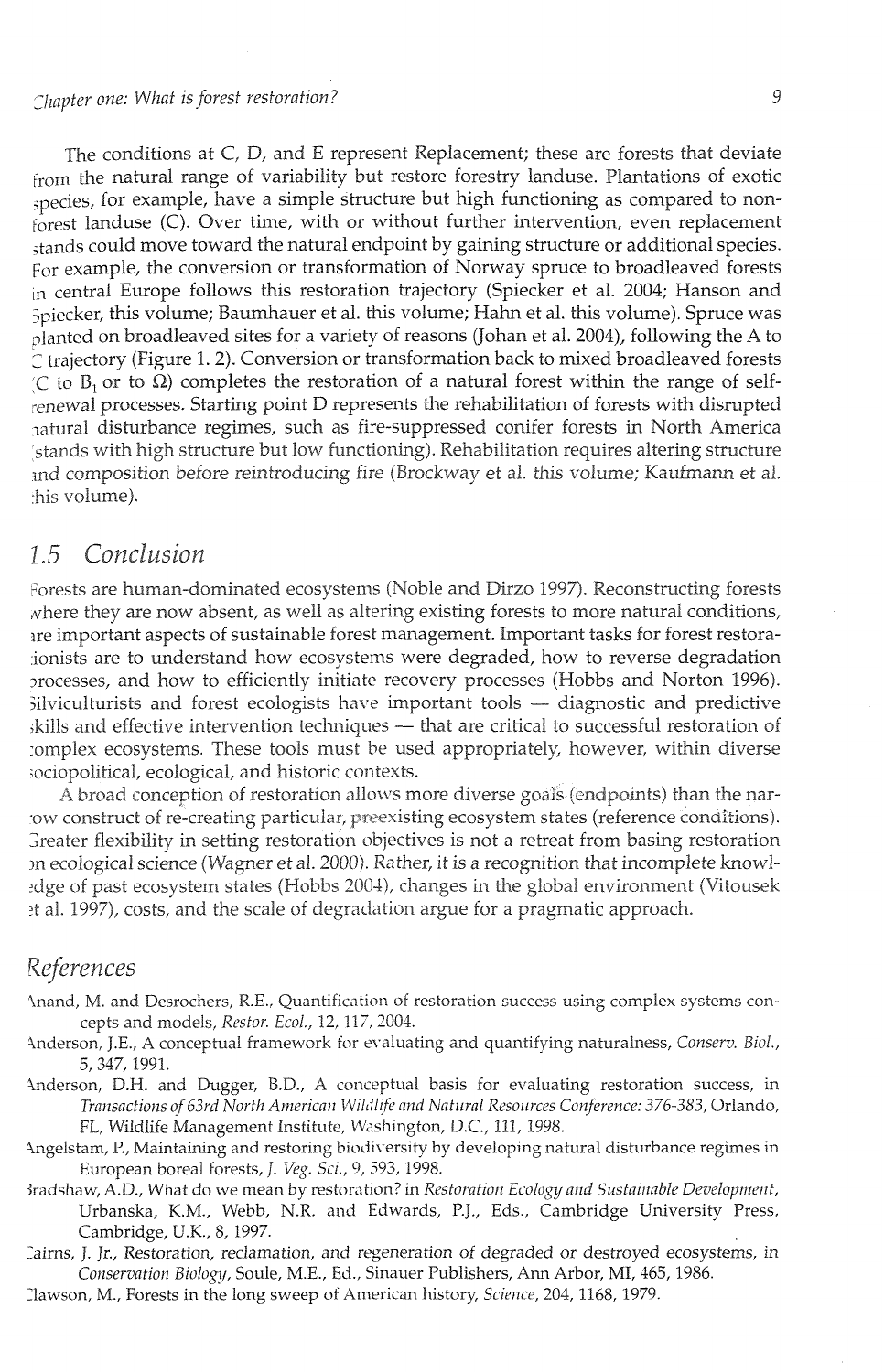- Covington, W.W., Fulé, P.Z., Moore, M. M., Hart, S.C., Kolb, T.E., Mast, J.N., Sackett, S.S. and Wagner, M.R., Restoring ecosystem health in ponderosa pine forests of the southwest, *J. For.*, 95, 23, 1997.
- Davis, M. A. and Slobodkin, L.B., The science and values of restoration ecology, Restor. Ecol., 12, 1, 2004.
- Dobson, A.P., Bradshaw, A.D., and Baker, A.J. M., Hopes for the future: Restoration ecology and conservation biology, Science, 277, 515, 1997.
- Egan, D. and Howell, E.A., Eds., The Historical Ecology Handbook: A Restorationist's Guide to Reference Ecosystems, Island Press, Washington, D.C. 2001.
- Ericsson, S., Östlund, L., and Axelsson, A.-L., A forest of grazing and logging: deforestation and reforestation history of a boreal landscape in central Sweden, New Forest., 19, 227, 2000.
- Farrell, E.P., Führer, E., Ryan, D., Andersson, F., Hüttl, R., and Piussi, P., European forest ecosystems: building the future on the legacy of the past, For. Ecol. Manage., 132, 5, 2000.
- Ferris-Kaan, R., Ed., The Ecology of Woodland Creation, John Wiley & Sons, Chichester, U.K., 1995.
- Food and Agriculture Organization (FAO), Global Forest Resources Assessment 2000, FAO Forestry Paper 140, Rome, 2001.
- Food and Agriculture Organization (FAO), Proceedings Expert Meeting on Harmonizing Forest-related Definitions for Use by Various Stakeholders, Rome, 22-25 January 2002, FAO, Rome, 2002.
- Goudie, A., The Human Impact on the Natural Environment, MIT Press, Cambridge, MA, 1986.
- Harrington, C.A., Forests planted for ecosystem restoration or conservation, New Forest., 17, 175, 1999.
- Hasenauer, H., Glossary of terms and definitions relevant for conversion, in Norway Spruce Conversion-Options and Consequences, Spiecker, H., Hansen, J., Klimo, E., Skovsgaard, J.P., Sterba, H. and von Teuffel, K., Eds., Brill, Boston, 5, 2004.
- Heske, F., German forestry, Yale University Press, New Haven, CT, 1938.
- Hobbs, R.J., Forum: Restoration ecology: the challenge of social values and expectations, Front. Ecol., 2, 43, 2004.
- Hobbs, R.J. and Norton, D.A., Towards a conceptual framework for restoration ecology, Restor. Ecol., 4.93.1996.
- Holl, K.D. and Howarth, R.B., Paying for restoration, Restor. Ecol., 8, 260, 2000.
- Johan, E., Agnoletti, M., Axelsson, A.-L., Bürgi, M., Östlund, L., Rochel, X., Schmidt, U.E., Schuler, A., Skovsgaard, J. -P., and Winiwarter, V., History of secondary spruce forests in Europe in Norway spruce conversion-options and consequences, Spiecker, H., Hansen, J., Klimo, E., Skovsgaard, J.P., Sterba, H. and von Teuffel, K., Eds., Brill, Boston, 25, 2004.
- Keddy, P.A. and C.G. Drummond, Ecological properties for the evaluation, management, and restoration of temperate deciduous forest ecosystems, Ecol. Appl., 6, 748, 1996.
- Kenk, G. and Guehne, S., Management of transformation in central Europe, For. Ecol. Manage., 151, 107, 2001.
- Krishnaswamy, A. and Hanson, A., Eds., Our Forests, Our Future: Summary Report, World Commission On Forests And Sustainable Development, Cambridge University Press, Cambridge, U.K., 1999.
- McIver, J. and Starr, L., Restoration of degraded lands in the interior Columbia River basin: passive vs. active approaches, For. Ecol. Manage., 153, 15, 2001.
- Noble, I.R. and Dirzo, R., Forests as human-dominated ecosystems, Science, 277, 522, 1997.
- Nyland, R.D., Even- to uneven-aged: the challenges of conversion, For. Ecol. Manage., 172, 291, 2003. Orni, E., Afforestation in Israel, Keren Kayemeth Leisrael, Jerusalem, 1969.
- Palik, B.J., Goebel, P.C., Kirkman, L.K., and West, L., Using landscape hierarchies to guide restoration of disturbed ecosystems, Ecol. Appl., 10, 189, 2000.
- Parker, V.T. and Pickett, S.T.A., Restoration as an ecosystem process: implications of the modern ecological paradigm, in Restoration Ecology and Sustainable Development, Urbanska, K. M., Webb, N.R., and Edwards, P.J., Eds., Cambridge University Press, Cambridge, U.K. 17, 1997.
- Perrow, M.R. and Davy, A.J., Eds., Handbook of ecological Restoration 1: Principles of Restoration, Cambridge University Press, Cambridge, U.K., 2002a.
- Perrow, M.R. and Davy, A.J., Eds., Handbook of Ecological Restoration 2: Restoration in Practice, Cambridge University Press, Cambridge, U.K., 2002b.